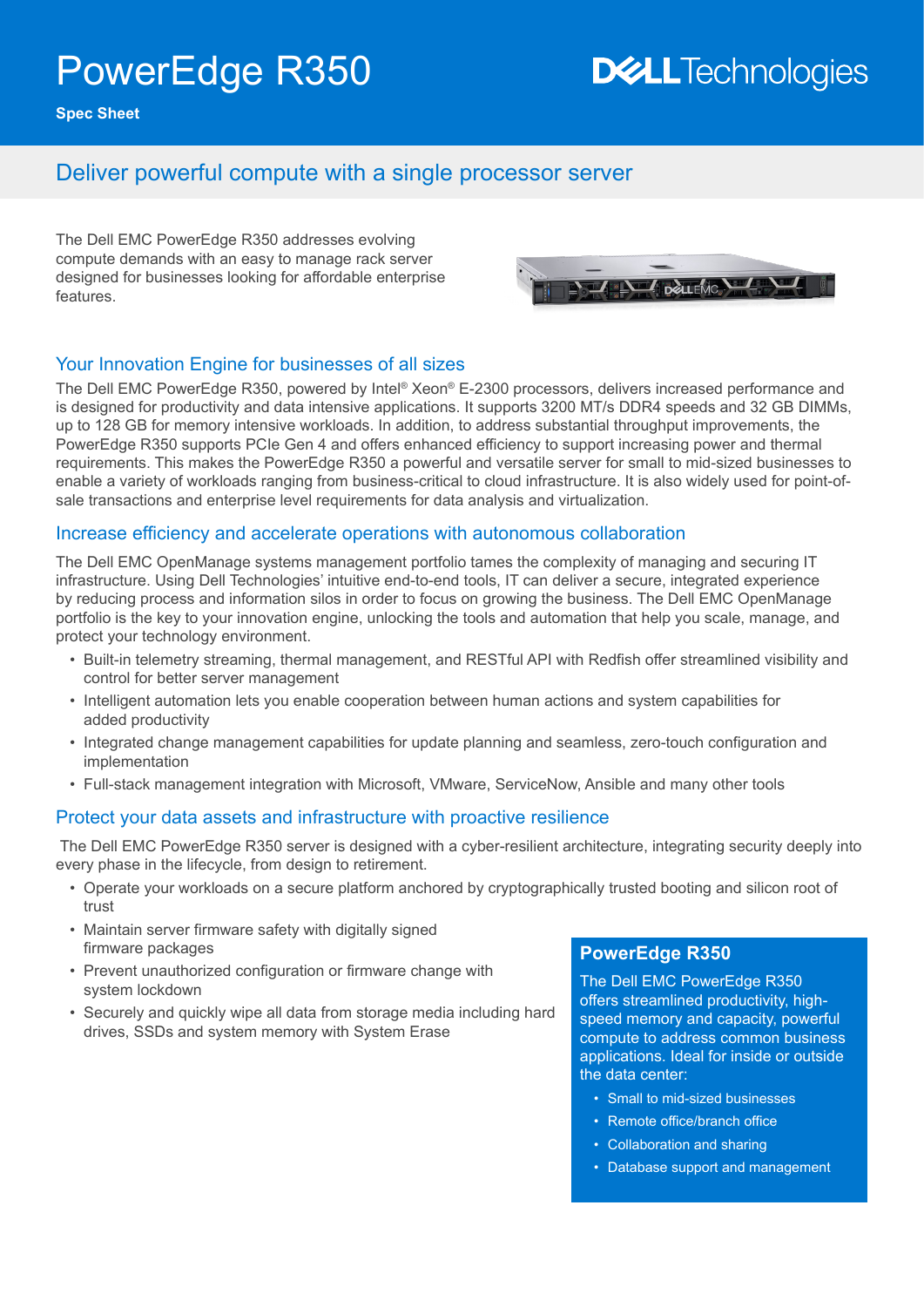| <b>Feature</b>                   | <b>Technical Specifications</b>                                                                                                                                                                                                                                                         |                                                                                                                                                                                                         |
|----------------------------------|-----------------------------------------------------------------------------------------------------------------------------------------------------------------------------------------------------------------------------------------------------------------------------------------|---------------------------------------------------------------------------------------------------------------------------------------------------------------------------------------------------------|
| Processor                        | One Intel Xeon E-2300 series processors with up to 8 cores or                                                                                                                                                                                                                           |                                                                                                                                                                                                         |
|                                  | One Intel Pentium processor with up to 2 cores                                                                                                                                                                                                                                          |                                                                                                                                                                                                         |
| Memory                           | Memory 4 DDR4 DIMM slots, supports UDIMM max 128 GB, speeds up to 3200 MT/s                                                                                                                                                                                                             |                                                                                                                                                                                                         |
|                                  | Note: For Pentium processor, maximum memory speed supported is 2666 MT/s.                                                                                                                                                                                                               |                                                                                                                                                                                                         |
| Storage controllers              | • Internal controllers (RAID): PERC H345, PERC H345f, H755, H755f, HBA355i, HBA355f, S150<br>• Internal Boot: Internal Dual SD Module or USB or Boot Optimized Storage Subsystem (BOSS-S2): HWRAID 2 x M.2 SSDs<br>• External HBAs (non-RAID): HBA355e                                  |                                                                                                                                                                                                         |
| Drive Bays                       | Front bays:<br>• Up to 4 x 3.5-inch SAS/SATA (HDD/SSD) max 64 TB<br>• Up to 8 x 2.5-inch SAS/SATA (HDD/SSD) max 128 TB                                                                                                                                                                  |                                                                                                                                                                                                         |
| <b>Power Supplies</b>            | • 600W Platinum 100-240 VAC or 240 HVDC redundant, hot swap                                                                                                                                                                                                                             |                                                                                                                                                                                                         |
| Cooling options                  | Air cooling                                                                                                                                                                                                                                                                             |                                                                                                                                                                                                         |
| Fans                             | Up to four fans with full redundancy                                                                                                                                                                                                                                                    |                                                                                                                                                                                                         |
| <b>Dimensions</b>                | • Height $-42.8$ mm (1.69 inches)<br>• Width $-482$ mm (18.98 inches)<br>• Depth - 585.3 mm (23.04 inches) without bezel<br>598.94 mm (23.58 inches) with bezel                                                                                                                         |                                                                                                                                                                                                         |
| Form Factor                      | 1U rack server                                                                                                                                                                                                                                                                          |                                                                                                                                                                                                         |
| <b>Embedded Management</b>       | • iDRAC9<br>• iDRAC Direct<br>• iDRAC RESTful API with Redfish<br>• iDRAC Service Manual                                                                                                                                                                                                |                                                                                                                                                                                                         |
| <b>Bezel</b>                     | Optional LCD bezel or security bezel                                                                                                                                                                                                                                                    |                                                                                                                                                                                                         |
| OpenManage Software              | • OpenManage Enterprise<br>• OpenManage Power Manager plugin<br>• OpenManage SupportAssist plugin<br>• OpenManage Update Manager plugin                                                                                                                                                 |                                                                                                                                                                                                         |
| Mobility                         | OpenManage Mobile                                                                                                                                                                                                                                                                       |                                                                                                                                                                                                         |
| Integrations and Connections     | OpenManage Integrations<br>• BMC Truesight<br>• Microsoft System Center<br>• Red Hat Ansible Modules<br>• VMware vCenter and vRealize Operations Manager                                                                                                                                | <b>OpenManage Connections</b><br>• IBM Tivoli Netcool/OMNIbus<br>IBM Tivoli Network Manager IP Edition<br><b>Micro Focus Operations Manager</b><br>$\bullet$<br>Nagios Core<br>$\bullet$<br>• Nagios XI |
| Security                         | • Cryptographically signed firmware<br>• Secure Boot<br>• Secure Erase<br>• Silicon Root of Trust<br>• System Lockdown (requires iDRAC9 Enterprise or Datacenter)<br>• TPM 1.2/2.0 FIPS, CC-TCG certified, TCM 2.0 optional                                                             |                                                                                                                                                                                                         |
| <b>Embedded NIC</b>              | 2 x 1 GbE LOM                                                                                                                                                                                                                                                                           |                                                                                                                                                                                                         |
| <b>Network Options</b>           | <b>NA</b>                                                                                                                                                                                                                                                                               |                                                                                                                                                                                                         |
| <b>GPU Options</b>               | <b>NA</b>                                                                                                                                                                                                                                                                               |                                                                                                                                                                                                         |
| Ports                            | <b>Front Ports</b><br>• 1 x iDRAC Direct (Micro-AB USB) port<br>$\cdot$ 1 x USB 2.0<br><b>Internal Ports</b>                                                                                                                                                                            | <b>Rear Ports</b><br>$\cdot$ 1 x USB 2.0<br>• 1 x iDRAC ethernet port<br>$\cdot$ 1 x USB 3.0<br>• 1 x Serial port                                                                                       |
|                                  | • 1 x USB 3.0 (optional)                                                                                                                                                                                                                                                                | $\cdot$ 1 x VGA                                                                                                                                                                                         |
| PCIe                             | 3 PCIe slots:<br>• 1x8 Gen4 (x16 connector) low profile, half length<br>• 1x8 Gen4 (x8 connector) low profile, half length<br>• 1x8 Gen4 (x8 connector) for dedicated PERC only                                                                                                         |                                                                                                                                                                                                         |
| Operating System and Hypervisors | • Canonical Ubuntu Server LTS<br>• Citrix Hypervisor<br>• Microsoft Windows Server with Hyper-V<br>• Red Hat Enterprise Linux<br>• SUSE Linux Enterprise Server<br>• VMware ESXi (support only from Dec'21)<br>For specifications and interoperability details, see Dell.com/OSsupport. |                                                                                                                                                                                                         |
| OEM-ready version available      | From bezel to BIOS to packaging, your servers can look and feel as if they were designed and built by you. For more information,<br>visit Dell.com/OEM.                                                                                                                                 |                                                                                                                                                                                                         |